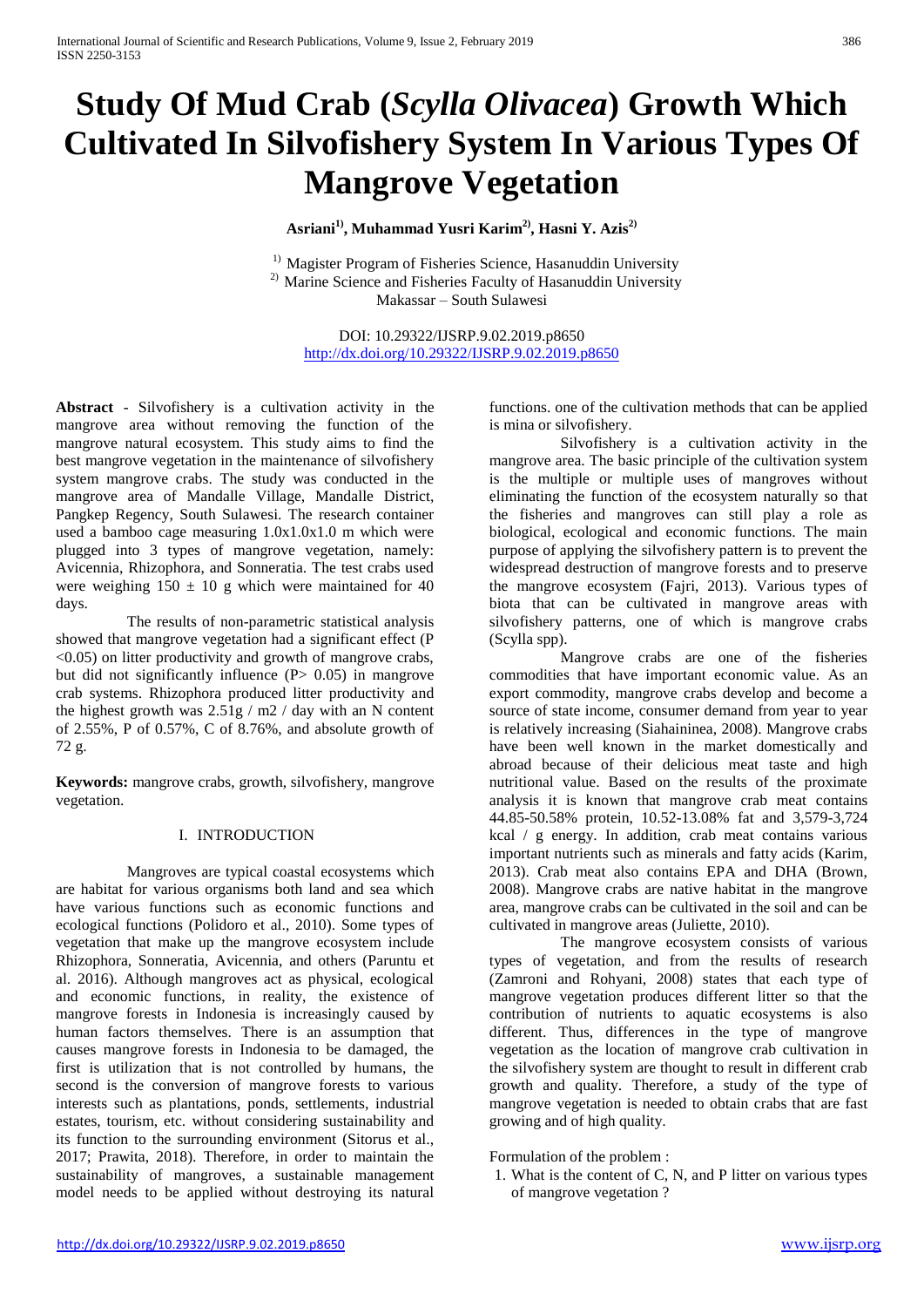- 2. How does the metabolism of mangrove crabs maintain a silvofishery system in various types of mangrove vegetation ?
- 3. How is the survival and growth of mangrove crabs that are maintained by the silvofishery system on various types of mangrove vegetation ?

#### II. THE RESEARCH METHOD

The research was conducted from September to November 2018 in the mangrove area of Mandalle Village, Mandalle District, Pangkep Regency, South Sulawesi as a maintenance location.

The test animals used were male mangrove crabs (Scylla olivacea) measuring  $150 \pm 10$  g, which were stocked with a density of 10 birds/confinement. The crabs were imported from crab collectors in Pallime Village, Cenrana District, Bone Regency, South Sulawesi.

The container used is a cage made of bamboo measuring length, width, and height of each 1.0 x 1.0 x 1.0 m which is plugged into mangrove vegetation according to treatment and a glass jar with a volume of 2 L each of 15 pieces filled with water. The outer part of the cage is coated with waring which aims to protect the confinement from garbage and dirt carried by the waves. The feed used is trash fish, which is obtained around the study site. The feed dose used is 10% of crab biomass with the frequency of feeding 1 time a day given in the afternoon.

Before the test crab is stocked first, the weight is selected and adapted to the environmental conditions of maintenance for 2 days. Adaptation is done by soaking the crabs into the water around the cage. Weighing the initial weight is also carried out before being stocked using a metering sit scale of 10 g.

The Sampling of litter in the mangrove ecosystem by installing Litter-Trap with a size of 100 x 100 cm made of nylon net. This litter trap is placed in the transect line on each plot measuring  $10 \times 10$  m mangrove with a height of 1.5 m above the ground to avoid tide. Taking litter of mangrove samples is carried out once a week for five weeks as sampling replications start at 7, 14, 21, 28 and 35. This is intended to obtain data or results that are accurate and have a diversity of data. The litter that has been collected is weighed to get the value of its wet weight. Litter wet weight is obtained after weighing before being an oven. Litter dry weight was obtained after drying in an oven at 80 ° C until it reached a constant weight (Rudiansyah, 2013).

The study consisted of 3 treatments with 5 replications each. The three types of treatment are differences in mangrove vegetation, namely: A. Avicennia; B. Rhizophora, and C. Sonneratia.

The parameters observed in this study are mangrove litter production, survival, and growth. Litter production is calculated using the formula equation (Rudiansya, 2013):

$$
X_j = \frac{\sum X_i}{n}
$$

Description:  $Xj$  = Production of litter every period (gram dry weight / m2 / day),  $Xi = Dry$  weight of mangrove leaves (grams of dry weight), and  $n =$  Litter-trap area (m2)

The synthesis is calculated using the formula used by Huynh and Fotedar (2004):

$$
S = (Nt / No) \times 100
$$

Description:  $S = \text{crab survival }$  (%), No = number of crabs at the beginning of the study (tail), and  $Nt =$  number of crabs at the end of the study (tail)

The absolute growth of the average crab is calculated using the formula used by Effendie (2002) as follows:

 $W = Wt - W_0$ 

Description:  $W = Growth$  in absolute weight of crabs (g),  $Wo = average weight of crabs at the beginning of the study$ (g), and  $Wt = \text{average weight of crabs at the end of the study}$ (g).

As supporting data during the research, measurements were taken of several physical-chemical parameters of water: temperature, salinity, pH, dissolved oxygen, ammonia, and nitrite. Temperature, salinity, pH, and dissolved oxygen are measured 2 times a day, ie in the morning (06.00) and in the afternoon (17.00). Ammonia and nitrite were measured 3 times during the study, namely at the beginning, middle and end of the study.

The data obtained were analyzed using nonparametric statistics Kruskal Wallis test and Mann Witney u test.

## III. RESULTS

## A. Litter Mangrove Production

The average value of litter productivity in various types of mangrove vegetation is presented in Table 1.

|  | Vegetation                        | Productivity $\pm$ sd              |                         |                            |                         |
|--|-----------------------------------|------------------------------------|-------------------------|----------------------------|-------------------------|
|  |                                   | Litter production $(g/m2 / day)$   | $N(\%)$                 | $P(\%)$                    | $C(\%)$                 |
|  | Avicennia                         | $1.72 \pm 0.08^{\circ}$            | $1.39 \pm 0.08^{\circ}$ | $0.52 \pm 0.02^{\circ}$    | $7.70 \pm 0.12^{\circ}$ |
|  | Rhizophora                        | $2,51 \pm 0,05^{\circ}$            | $2,55 \pm 0,15^{\circ}$ | $0.57 \pm 0.02^{\text{a}}$ | $8.76 \pm 0.17^{\circ}$ |
|  | Sonneratia                        | $1.38 \pm 0.05^{\circ}$            | $1.19 \pm 0.03^{\circ}$ | $0.43 \pm 0.01^{\circ}$    | $7.88 \pm 0.08^{\circ}$ |
|  | 1.00<br>$\cdot$<br>$\blacksquare$ | $\cdot$ $\cdot$ $\sim$<br>$\cdots$ |                         |                            |                         |

**Table 1**. The average value of litter productivity in various types of mangrove vegetation

**Description**: different letters show significant differences between treatments at the level of 5% (P <0.05)

The results of non-parametric statistical analysis of Kruskal Wallis showed that the type of mangrove vegetation had a very significant effect  $(P \le 0.01)$  on litter production and C, N, P. content. Furthermore, the results of the Mann Withney advanced test showed that there were

significant differences  $(P \le 0, 05)$  on litter productivity between mangrove vegetation.

Based on Table 1 it can be seen that the highest litter productivity value is produced by Rhizophora compared to other vegetation. This shows that Rhizophora has a high fertility rate so that it can support the life of the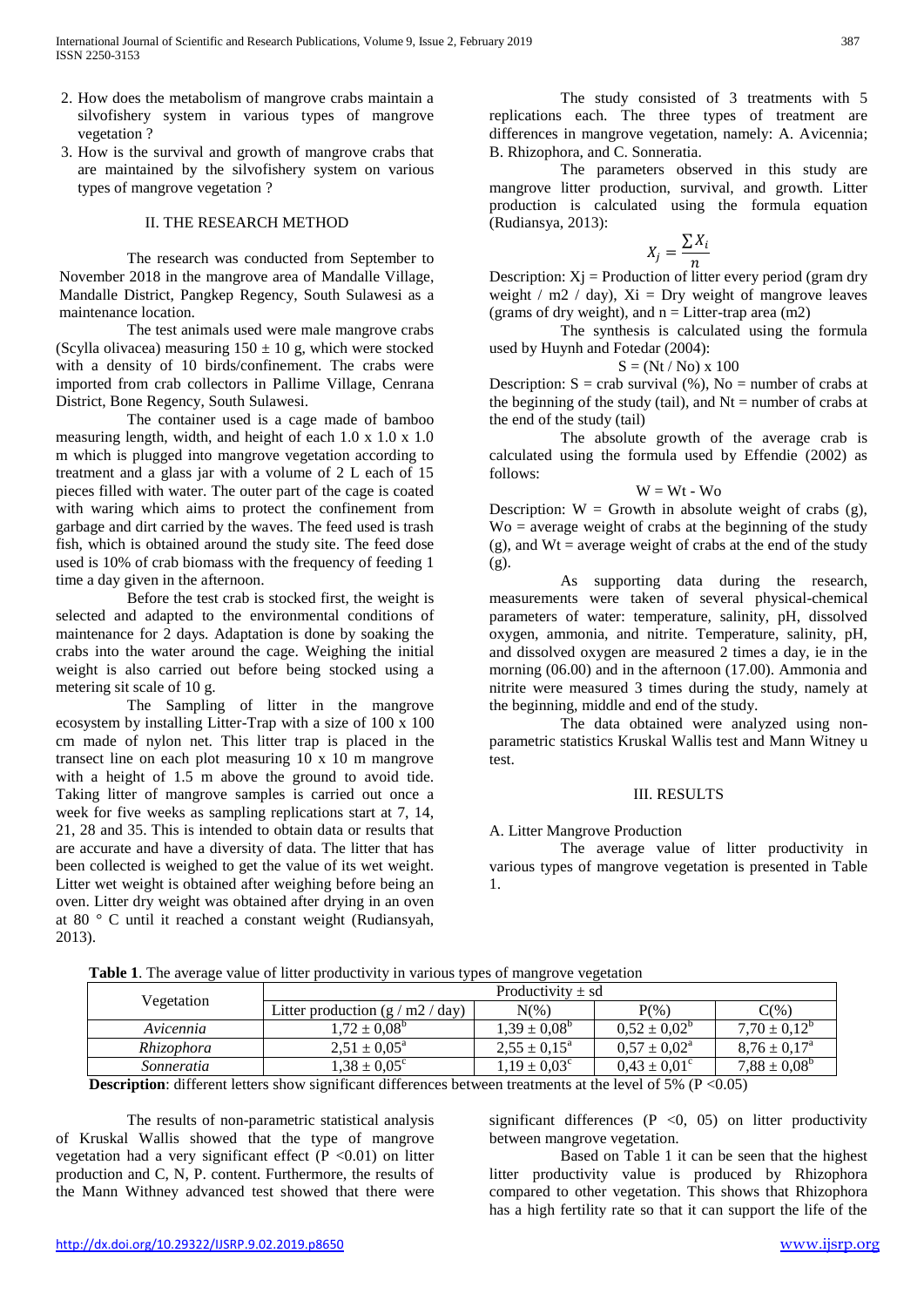organisms associated therein. If seen from the tree density level, Rhizophora has a higher density compared to Avicennia and Sonneratia. This is thought to be one of the causes of the high productivity of litter in Rhizophora compared to other vegetation. According to Hossain and Hoque (2008) the higher the density of trees the higher the production of litter. Besides the density level, litter production is also influenced by the type of mangrove. Different types of mangroves will have different litter production.

Mangrove plants are strongly influenced by salinity, very high salinity can cause stress on mangroves and cause relatively low growth (Dangremond et al., 2015). Mangroves abort their leaves to be able to adapt to environmental conditions that have high salinity because salts absorbed by mangroves will be stored on leaves (Zamroni and Rohyani, 2008). Mangrove leaves are the largest part of litter primary production (Sharil, 2008; Saban et al. 2013; Zhila et al., 2013; Hardianto et al., 2015; Naranjo et al., 2017).

The results obtained in this study are in line with the research of Zamroni and Rohyan (2008), Saban et al

(2013), and Wahyuni (2016) which showed that the highest litter production was in Rhizophora because of its high density. Different results were obtained by Mchenga and Ali (2017) who obtained the highest annual litter productivity at Bruguiera by 3.0 dry tons/ha/year, followed by Rhizophora at 2.8 dry tons/ha/year, and Avicennia's lowest at 2.0 tons dry /ha/year. Similarly, Suriani (2017) found that the average production of Sonneratia litter was 4.38 g / m2 / day and Rhizophora was 3.61 g / m2 / day, where Sonneratia had larger tree heights and advances denser when compared to the type of Rhizophora. The results of the Susan et al (2013) study also showed that the largest litter production was obtained from the Sonneratia species of 1.28 tons/ha/3 months, followed by the Rhizophora species of 1.09 tons/ha/3 months and the Bruguiera lowest of 0.64 tons/ha/3 months.

## B. Survival rate

The average survival of mangrove crabs maintained by the silvofishery system on various types of mangrove vegetation is presented in Table 2.

**Table 2**. The average survival of mangrove crabs that are maintained by silvofishery systems in various types of mangrove vegetation

| Vegetation | Survival rate $(\% ) \pm sd$ |
|------------|------------------------------|
| Avicennia  | $84.00 \pm 5.47^{\circ}$     |
| Rhizophora | $86.00 \pm 5.47^{\circ}$     |
| Sonneratia | $86.00 \pm 5.47^{\circ}$     |

**Description**: the same letter shows the value that is not significantly different between treatments at the level of 5% (P)  $< 0.05$ )

The results of non-parametric analysis of Kruskal Wallis showed that differences in mangrove vegetation had no significant effect  $(P> 0.05)$  on the survival of mangrove crabs. This shows that the difference in mangrove vegetation as a cultivation location results in the survival of the same mangrove crab. There is no difference in the survival of mangrove crabs in this study because mangroves are the native habitat of mangrove crabs. Mangrove vegetation is important for crabs as habitats and food providers (Maxemilie et al., 2014). The role of mangrove vegetation causes the condition of mangrove vegetation to be directly proportional to the abundance of mangrove crabs (Miranto et al., 2014).

Based on Table 2, it can be seen that the average survival value of mangrove crabs produced in this study is quite high, ranging from 84-86%. The results obtained in this study are higher than those of Sulaeman et al. (2008) who only got 41% survival. However, it is lower than Sagala et al. (2013) who get 100% survival using the basic confinement method in a single space (single room). The same value was also obtained by Natan (2014), namely life

survival reached 100% with a stocking density of 1 bird/confinement because his life was isolated in each maintenance box so there was no cannibalism process.

Mangroves and mangrove crabs live in symbiosis because mangroves provide suitable habitat for mangrove crabs and conversely mangrove crabs help in introducing oxygen into the mangrove substrate (Nagelkerken, 2008; Kochey, 2013). Mangrove crabs have a high survival rate due to the fact that the location of the research on mangrove land is still quite good so that it can support the survival of mangrove crabs. According to (Triyanto et al., 2013; Lapolo et al., 2018), damage to mangrove ecosystems can result in a decline in mangrove crab populations. Mangrove loss will be followed by a lack of crab species found in the mangrove habitat (Akpaniteaku, 2014).

## C. Growth

The average value of growth of mangrove crabs maintained by the silvofishery system on various types of mangrove vegetation is presented in Table 3.

**Table 3**. The Growth of mangrove crabs that are maintained by silvofishery systems in various types of mangrove vegetation

| <b>Vegetation</b> | Absolute Growth $(g) \pm sd$ |
|-------------------|------------------------------|
| Avicennia         | $70.20 \pm 1.02^{\text{ab}}$ |
| Rhizophora        | $72.00 \pm 0.55^{\circ}$     |
| Sonneratia        | $69.43 \pm 0.81^{\circ}$     |

**Description**: the same letter shows the value that is not significantly different between treatments at the level of 5% (P  $< 0.05$ )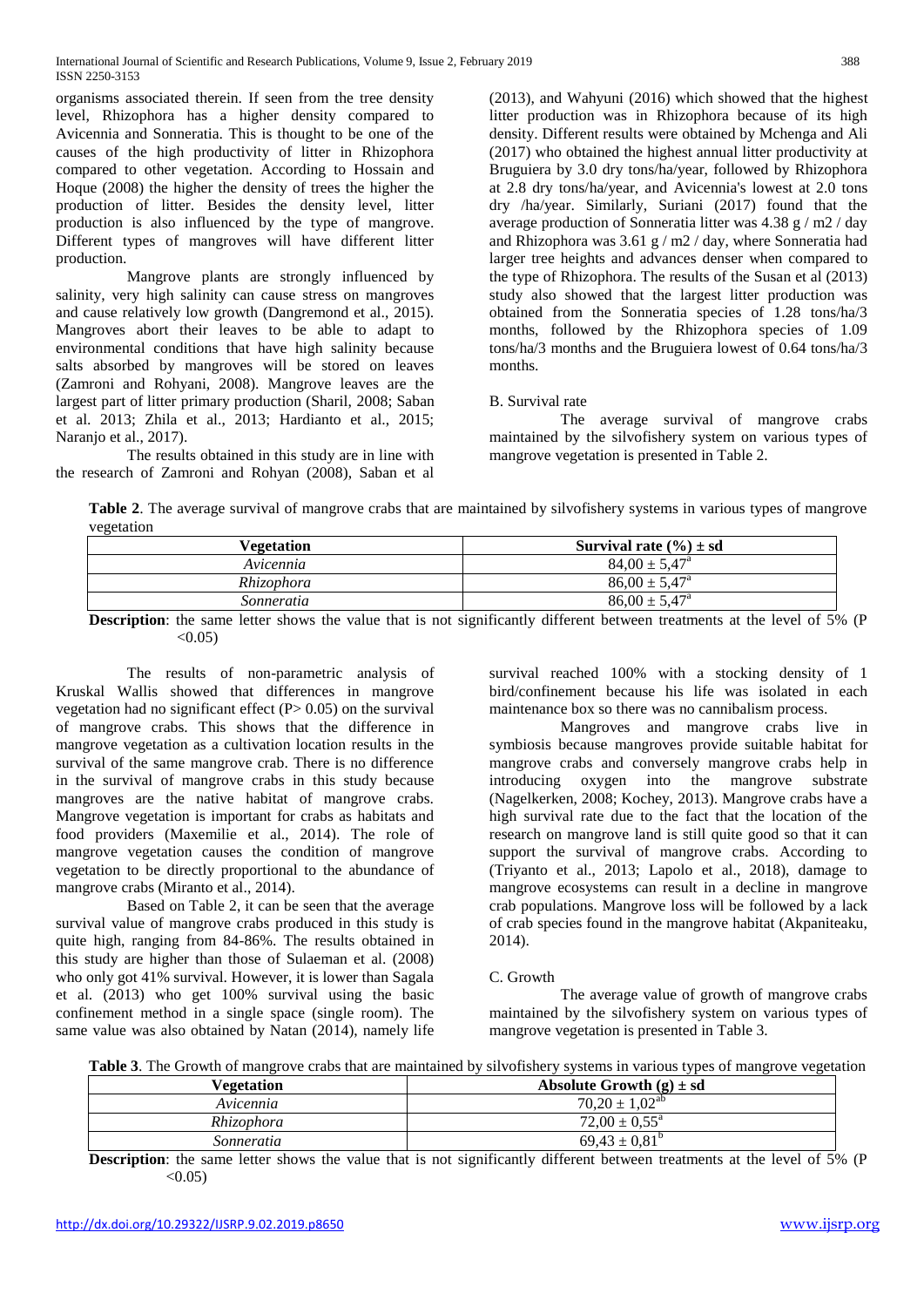The results of the non-parametric statistical analysis of Kruskal Wallis showed that the type of mangrove vegetation had a significant effect ( $P < 0.05$ ) on the absolute growth of mangrove crabs. Furthermore, the results of the follow-up analysis of the Mann Withney analysis showed significant differences  $(P \le 0.05)$  between the types of mangrove vegetation in the growth of mangrove crabs.

Based on Table 3 above, it can be seen that the absolute growth of mangrove crabs is best produced in Rhizophora. The absolute growth value of mangrove crabs maintained by the silvofishery system on various types of mangrove vegetation is around 69.43-70.20 g, the value of this range is higher than that of Samidjan and Rachmawati (2014) who got the highest absolute growth value of 56.5 g. While Sugiani (2014) obtained a high value of absolute growth, namely range 67.08-106.54 g. The results of the study by Irwani and Suryono (2012) show that crabs raised in mangrove areas have greater growth compared to those that are maintained in waters without mangroves, this proves that mangroves give something positive to the lives of crabs.

The highest absolute growth was obtained in Rhizophora because this vegetation had higher litter productivity compared to Avicennia vegetation and Sonneratia vegetation. Litter productivity greatly influences the quality of the mangrove ecosystem. Mangrove litter in the form of leaves, twigs and other biomass that fall also become a source of food for various animals and at the same time become nutrients that play a role in the productivity of marine fisheries (Zamroni and Rohyani, 2008). The quality of habitat environment greatly influences the speed of crab growth (La Sara, 2010).

In addition to high litter productivity, the abundance of macrozoobenthos in Rhizophora is also higher than that of other vegetation. The abundance and distribution of macrozoobenthos influence the presence of mangrove crabs in a waters region. Mangrove crabs are omnivorous scavengers. Adult mangrove crabs are benthoseating organisms or slow-moving organisms (Arirola, 1940; Webley, 2008; Irwani and Suryono, 2012; Karim, 2013). Satheeshkumar and Khan (2011), that environmental quality such as salinity, oxygen, temperature, and nutrition affect the growth of biota either directly or indirectly. Availability of feed and sufficient levels of feed utilization in Rhizophora cause the growth of mangrove crabs in this vegetation to be higher than that of other vegetation.

## D. Water Quality

During the research, measurements were taken of several physical-chemical parameters of the water for the maintenance of mangrove crabs presented in Table 4 as follows:

**Table 4.** Results of measurements of the physical chemistry of water environment maintenance of mud crab silvofishery systems in various types of mangrove vegetation

| <b>Parameter</b> | Value range     | <b>Optimal Range</b>                    |
|------------------|-----------------|-----------------------------------------|
| Temperature °C   | $25 - 30$       | 25-35 °C (Shelley dan Lovatelli, 2011)  |
| pH               | $7,08 - 7,95$   | 6,50-7,50 (Siahainenia, 2008)           |
| Salinity (ppt)   | $17 - 29$       | 15-25 ppt (Setiawan dan Triyanto, 2012) |
| DO (ppm)         | $3.12 - 4.45$   | 3-8 mg/L (Fujaya, 2008)                 |
| Ammonia (ppm)    | $0,005 - 0,012$ | $(<0, 1$ ppm) (Karim, 2013)             |
| Nitrite (ppm)    | $0.22 - 0.40$   | $(0,5$ ppm $)$ (Karim, 2013)            |

The temperature obtained during the study ranged from 25- 30  $^{\circ}$ C, the pH value obtained during the study ranged from 7.08 to 7.95. The range of salinity values obtained during the study was 17-29 ppt, the dissolved oxygen values obtained ranged from 3,12–4, 45 ppm, the average value of the ammonia range obtained during the study was 0.005 - 0.012 ppm, nitrite obtained during the study was 0.22 - 0.40 ppm. Niai this range is still considered suitable for the lives of mangrove crabs.

## **CONCLUSION**

Litter productivity and the highest growth were generated in Rhizophora while the synthesis obtained was relatively the same for each mangrove vegetation.

## **SUGGESTION**

In the cultivation of mangrove crabs which are maintained by the silvofishery system, it is recommended to maintain the vegetation of Rhizophora.

## REFERENCES

Akpaniteaku R C. 2014. Assessment of the approach and potential of the Aquaculture mud crab. Global Journal of Fisheries and Aquaculture Vol. 2 (3), pp. 148-151.

- Arirola, J. 1940. Preliminary Study of the Life History of Scylla serrata (Forskal). Phil. Journal Science. 73: 437-455.
- Brown, J. 2008. Nutrition through the Life Cycle. Thomson Wadsworth. Australia.
- Brower J. Jernold, Z., Von Ende, C. 1990. Filed and Laboratory Method for General Ecology. Third Edition. USA: W. M. C. Brown Publisers
- Dangremond, EM., Feller, IC., Sousa, WP. 2015. Environmental tolerances of rare and common mangroves along light and salinity gradients. Oecologia. 2015 Dec; 179 (4): 1187-98. doi: 10.1007 / s00442-015-3408-1. Epub 2015 Aug 13.
- Effendie, M. I. 2002. Fisheries Biology Methods. Dewi Sri Foundation, Bogor.
- Fajri, O. 2013. Coastal Area Supporting Capacity for Silvofishery Pattern Pond Development in Blanakan, Subang, West Java. Department of Water Resources Management. Faculty of Fisheries and Marine Science. Bogor Agricultural Institute. Bogor
- Hardianto, Karmila, Yulma. 2015. Productivity and Mangrove Litter Decomposition Rate in the Mangrove and Proboscis Conservation Area (Kkmb) of Tarakan City, North Kalimantan. Borneo harpodon journal. Vol. 8. No. 1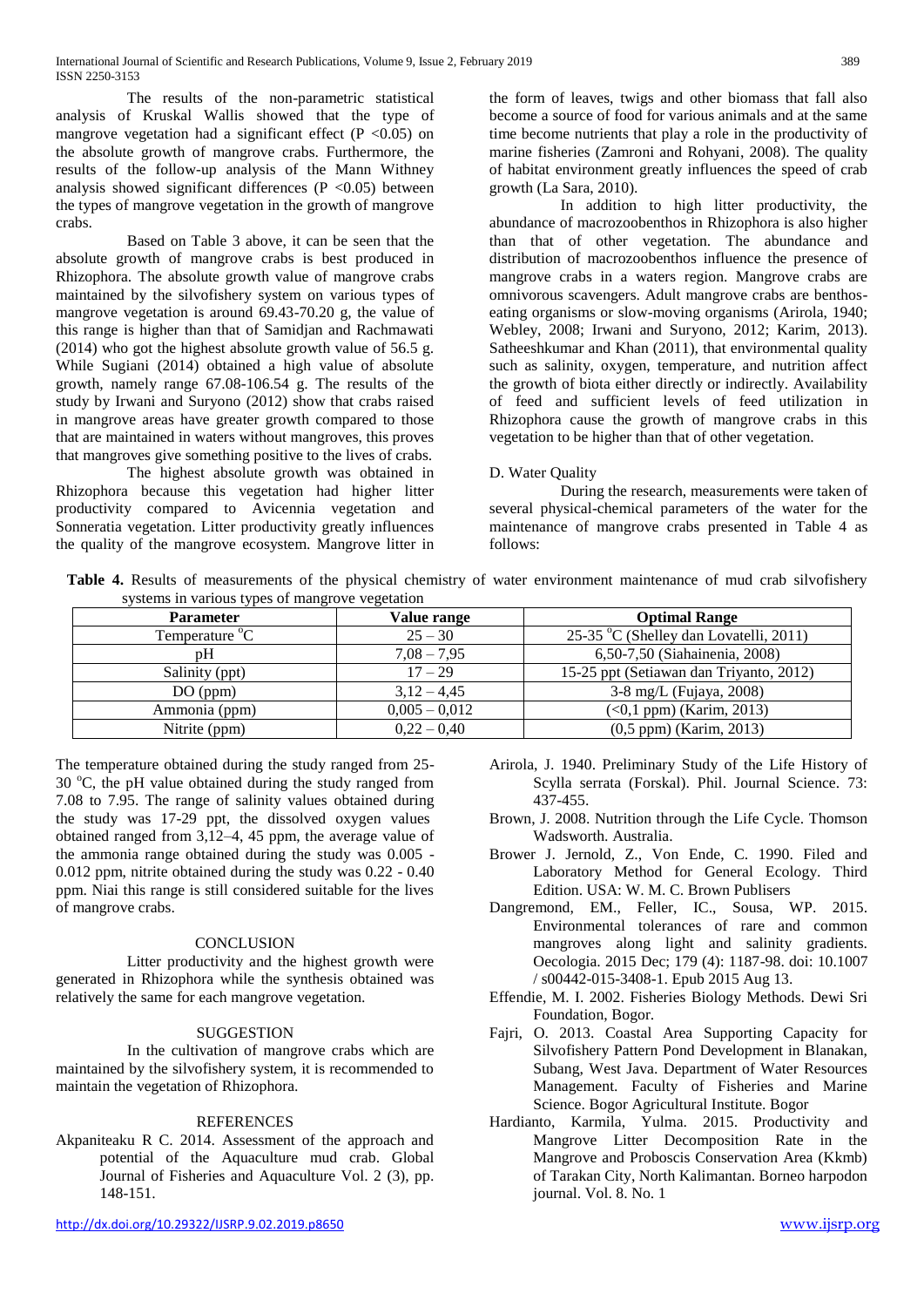- Hossain, M. and A.K.F. Hoque. 2008. Litter production and decomposition inmangrove, a review. Indian Journal of Foresty, 31 (2): 227 238
- Huynh MS, Fotedar R. 2004. Growt, Survival, Hemolymph Osmolality and organosomatic indices of western king prawn (Pennaeus Laticulatus Kihinouye, 1896) Reared at Different Salinities. Aquaculture 234: 601- 614
- Irwani., And Suryono, C, A. 2012. Scylla serrata Mangrove Crab Growth in the Mangove Region. Department of Marine Sciences. Faculty of Fisheries and Marine Science. UNDIP.
- Juliette, G. 2010. Development of the three provinces of the Philippines - Constraints And Prospects. Agricultural Research For Development
- Karim, M, Y. 2013. Mangrove Crab (Scylla sp.) (Bioecology, Cultivation and Hatchery). Yarsif Watampone. Jakarta.
- Kochey, JK. 2013. Determination of Thermal Tolerance, Density and Distribution of the Mangrove Crabs, Perisesarma Guttatum (Cesarean) and Uca Urvillei (Ocypodidae) At Gazi-Bay, Kenya. Thesis. Department of Zoological Sciences. Kenyatta University.
- Lapolo, N., Utina, R., Wahyuni, D. 2018. Diversity and density of mangrove crabs in the area at Tanjung Panjang Nature Reserve in Gorontalo, Indonesia. Biodiversity. Volume 19 (3). Pages: 1154-1159.
- La Sara. 2010. Study of the Scyllaserrata size structure and population parameters of mud crab in Lawele Bay, Southeast Sulawesi, Indonesia. J. of CoastalDevelopment, 13 (2): 133-147.
- Maxemilie, V., Leopold, G., Kotte, E., Din, N. Biology and Distribution of Mangrove Crabs in the Wouri River Estuary, Douala, Cameroon. Journal of Water Resource and Protection, 2014, 6, 236-248.
- Mchenga, I and Ali, AI. 2017. Mangrove Litter Production and Seasonality of Dominant Species in Zanzibar, Tanzania. Journal of East African Natural History. 106 (1): 5-18.
- Miranto, A., Efrizal, T., Zen, L. W. 2014. Density Level of Mangrove Crab Around Mangrove Forest in Tembeling Village, Teluk Bintan District, Riau Islands. Raja Ali Haji Maritime University. Riau.
- Nagelkerken. I, S.J.M., Blaber, S., Bouillon, P., Green, M., Haywood, L.G. Kirton, J.-O., Meynecke, J., Pawlik, H.M., Penrose, A., Sasekumar, P.J., Somerfield. 2008. The habitat function of mangroves for terrestrial and marine fauna: A review. Aquatic Botany Journal 89: 155–185.
- Naranjo, M, L., Cordero, J, A., Cort, J. 2017. Mangrove Leaf Litter Decomposition in a Seasonal Tropical Environment. Journal of Coastal Research. Coconut Creek, Florida.
- Polidoro, BA, Carpenter, KE, Collins, L., Duke, NC, Ellison, AM, Ellison, JC, Farnsworth, EJ, Fernando, ES, Kathiresan, K., Koedam, NE, Livingstone, SR, Miyagi, T. , Moore, GE, Nam, VN, Ong, JE, Primavera, JH, Salmo, SG, Sanciangco, JC, Sukardjo, S., Wang, Y., and Yong, JWH, 2010. The loss of species: Mangrove extinction risk and geographic areas of global concern. PLoS ONE, 5 (4), e10095. doi: 10.1371 / journal.pone.0010095.
	-
- Paruntu, C., Windarto, A., Mamesah, M. 2016. Mangrove and Silvofishery Development in Coastal Areas of Arakan Village, Tatapaan District, South Minahasa Regency as Science and Technology for the Community. Faculty of Fisheries and Marine Science. Sam Ratulangi University. Manado.
- Prawita, N, A. 2018. Analysis of Mangrove Forest Damage in Indonesian Territory. Muhammadiyah University of Yogyakarta. Yogyakarta.
- Saban., Ramli, M., Nurgaya, W. 2013. Production and Decomposition Rate of Mangrove Litter with Plankton Abundance in Mangrove Waters of Moramo Bay. Mina Laut Indonesia Journal. Vol. 03 no. 12. Matters (132-146).
- Setiawan, F. and Triyanto. 2012. Land suitability study for the development of silvofishery mangrove crabs in Berau District, East Kalimantan. Limnotek, 19 (2): 158-165.
- Shelley, C., Lovatelli, A. 2011. Mud crab aquaculture A practical manual. Fao Fisheries And Aquaculture Technical Paper. Food And Agriculture Organization Of The United Nations. Rome.
- Sharil, I, 2008. Productivity of Leaf Litter and Decomposition of Mangrove Leaves on the Bungkutoko Island mangrove community. District Abeli Kendari City, Southeast Sulawesi. Essay. Fisheries Department Aquatic Resources Management Study Program. Faculty of Fisheries and Marine Sciences, Haluoleo University. Kendari. Southeast Sulawesi. 65-74.
- Siahainenia, L. 2008.The Bioecological Of Mud Crabs (Scylla spp.) In Ecosystem Of Subang Regency Mangroves. PostGraduate School. Bogor Agricultural Institute. Bogor.
- Sitorus, H., Lesmana, I., Taringan, R. 2017. Relationship of mangrove density with fish diversity in the waters of the mangrove area at Lubuk Kertang Village, Langkat District of North Sumatra. International Journal of Fisheries and Aquatic Studies. Hal (266- 271).
- Suriani, M. 2017. Production of Organic Materials of Rhizophora Mucronata and Sonneratia Alba in the Mangrove Area of Kajhu Village and Meunasah Mesjid Village, Aceh Besar. Thesis. Postgraduate School. Bogor Agricultural Institute. Bogor.
- Susan, Suleman MS, Pitopang R. 2013. Production of litter of four mangrove plants in Lalombi Village, Donggala Regency. Biocelebes. 7 (1): 9-16.
- Triyanto, N., Wijaya, I., Yuniarti, T., Widianti, F., Sutrisno., Setiawan, F., Lestari, S. 2013. The ecological role of mangrove forests in Supporting mangrove fisheries crab production (Scylla serrata) in the District Berau. Proceedings of the MLI I-2013 Annual Scientific Meeting. Pp. 2275-284.
- Wahyuni, I. 2014. Analysis of Production and Potential of Mangrove Litter Nutrients in Pulau Dua Serang Nature Reserve, Banten. Biodidactics. Volume 11 No. 2.
- Webley, J, AC. 2008. The ecology of the mud crab (Scylla serrata): their colonization of the estuaries and role as scavengers in ecosystem processes. Thesis. Griffith School of Environment. Science, Environment, Engineering and Technology. Griffith University.